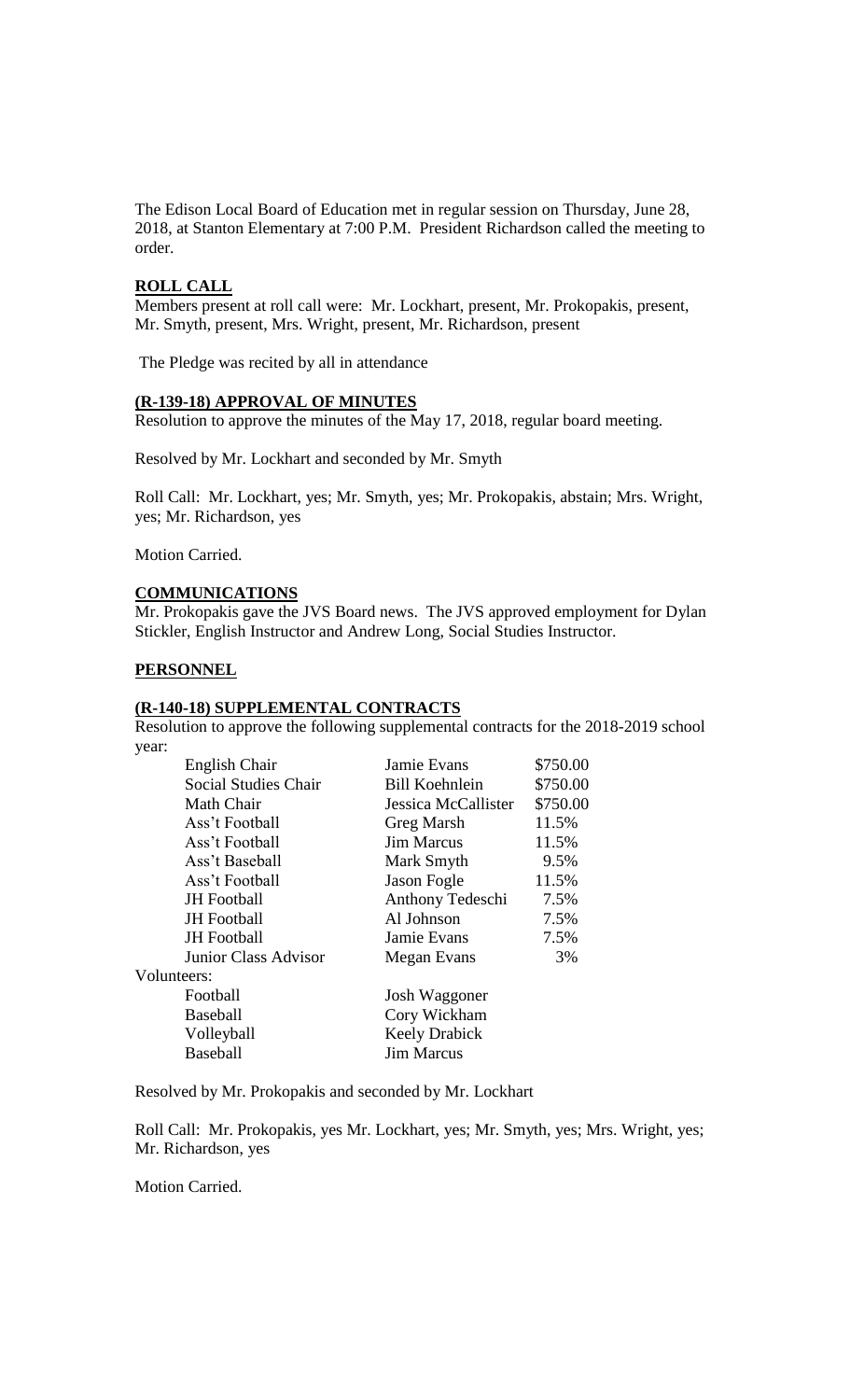### **(R-141-18) CLASSIFIED SUBSTITUTE LIST**

Resolution to approve the classified substitute list for 2018-2019 school year as stated in the board agenda.

Resolved by Mr. Lockhart and seconded by Mr. Prokopakis

Roll Call: Mr. Lockhart, yes; Mr. Prokopakis, yes; Mr. Smyth, yes; Mrs. Wright, yes; Mr. Richardson, yes

Motion Carried.

# **(R-142-18) JAN RAMSEY**

Resolution to accept letter of resignation for retirement purposes from Jan Ramsey, secretary, effective August 1, 2018.

Resolved by Mr. Prokopakis and seconded by Mr. Lockhart

Roll Call: Mr. Prokopakis, yes; Mr. Lockhart, yes; Mr. Smyth, yes; Mrs. Wright, yes; Mr. Richardson

Motion Carried.

### **(R-143-18) TOM BOCEK**

Resolution to accept a letter of resignation for retirement purposes from Tom Bocek, teacher, effective June 1, 2018.

Resolved by Mr. Smyth and seconded by Mr. Prokopakis

Roll Call: Mr. Smyth, yes; Mr. Prokopakis, yes; Mr. Lockhart, yes; Mrs. Wright, yes; Mr. Richardson, yes

Motion Carried.

#### **(R-144-18) ISAIAH SHANNON**

Resolution to employ Isaiah Shannon to work in the bus garage for the summer, retroactive to June 4, 2018.

Resolved by Mr. Smyth and seconded by Mr. Prokopakis

Roll Call: Mr. Smyth, yes; Mr. Prokopakis, yes; Mr. Lockhart, yes; Mrs. Wright, yes; Mr. Richardson, yes

Motion Carried.

#### **TRANSPORTATION**

Mr. DeBold gave the transportation report. All preschool students are in the transportation system. Seven buses have passed state inspection.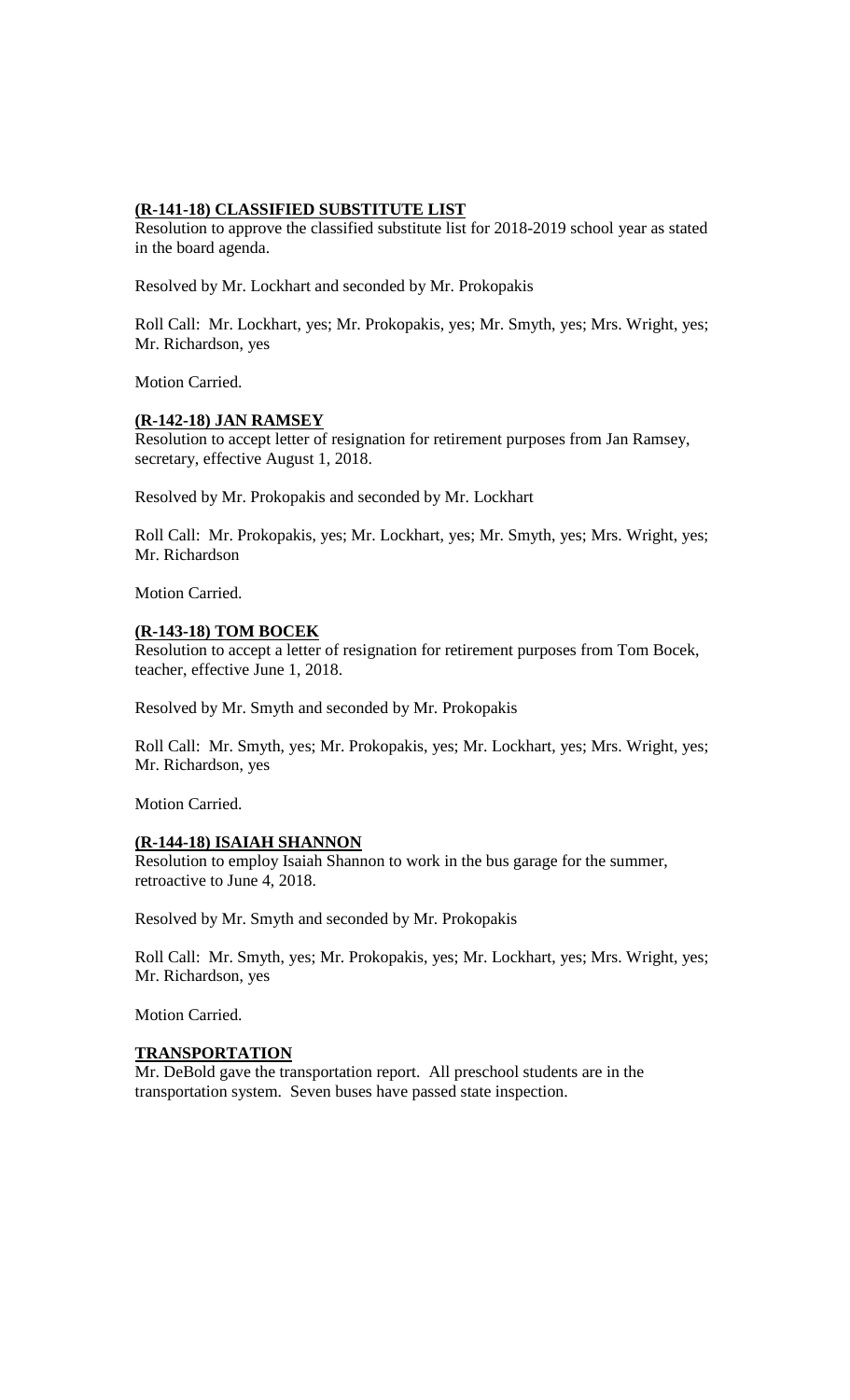### **REQUESTS FOR CONSIDERATION**

### **(R-145-18) JEFFERSON COUNTY ESC**

Resolution to approve a contract with the Jefferson County ESC for \$310,258.00 to include the following services for the 2018-2019 school year:

Psychologist Speech Therapists O & M teacher VI Aide

Resolved by Mr. Lockhart and seconded by Mrs. Wright

Roll Call: Mr. Lockhart, yes; Mrs. Wright, yes; Mr. Prokopakis, yes; Mr. Smyth, yes; Mr. Richardson, yes

Motion Carried.

# **(R-146-18) JEFF COUNTY BOARD OF DEVELOPMENT DISABILITIES**

Resolution to approve a cooperative agreement with the Jefferson County Board of Developmental Disabilities.

Resolved by Mr. Lockhart and seconded by Mrs. Wright

Roll Call: Mr. Lockhart, yes; Mrs. Wright, yes; Mr. Prokopakis, yes; Mr. Smyth, yes; Mr. Richardson, yes

Motion Carried.

#### **(R-147-18) HARCATUS**

Resolution to approve a Transition Agreement with HARCATUS Head Start.

Resolved by Mr. Lockhart and seconded by Mr. Prokopakis

Roll Call: Mr. Lockhart, yes; Mr. Prokopakis, yes; Mr. Smyth, yes; Mrs. Wright, yes; Mr. Richardson, yes

Motion Carried.

#### **(R-148-18) HARCATUS**

Resolution to approve an Interagency Agreement with HARCATUS Head Start.

Resolved by Mr. Prokopakis and seconded by Mr. Smyth

Roll Call: Mr. Prokopakis, yes; Mr. Smyth, yes; Mr. Lockhart, yes; Mrs. Wright, yes; Mr. Richardson, yes

Motion Carried.

#### **(R-149-18) ADMINISTRATIVE SECRETARIES**

Resolution to approve a 2.5% increase for Administrative Secretaries.

Resolved by Mr. Prokopakis and seconded by Mr. Richardson

Roll Call: Mr. Prokopakis, yes; Mr. Richardson, yes; Mr. Lockhart, yes; Mr. Smyth, yes; Mrs. Wright, yes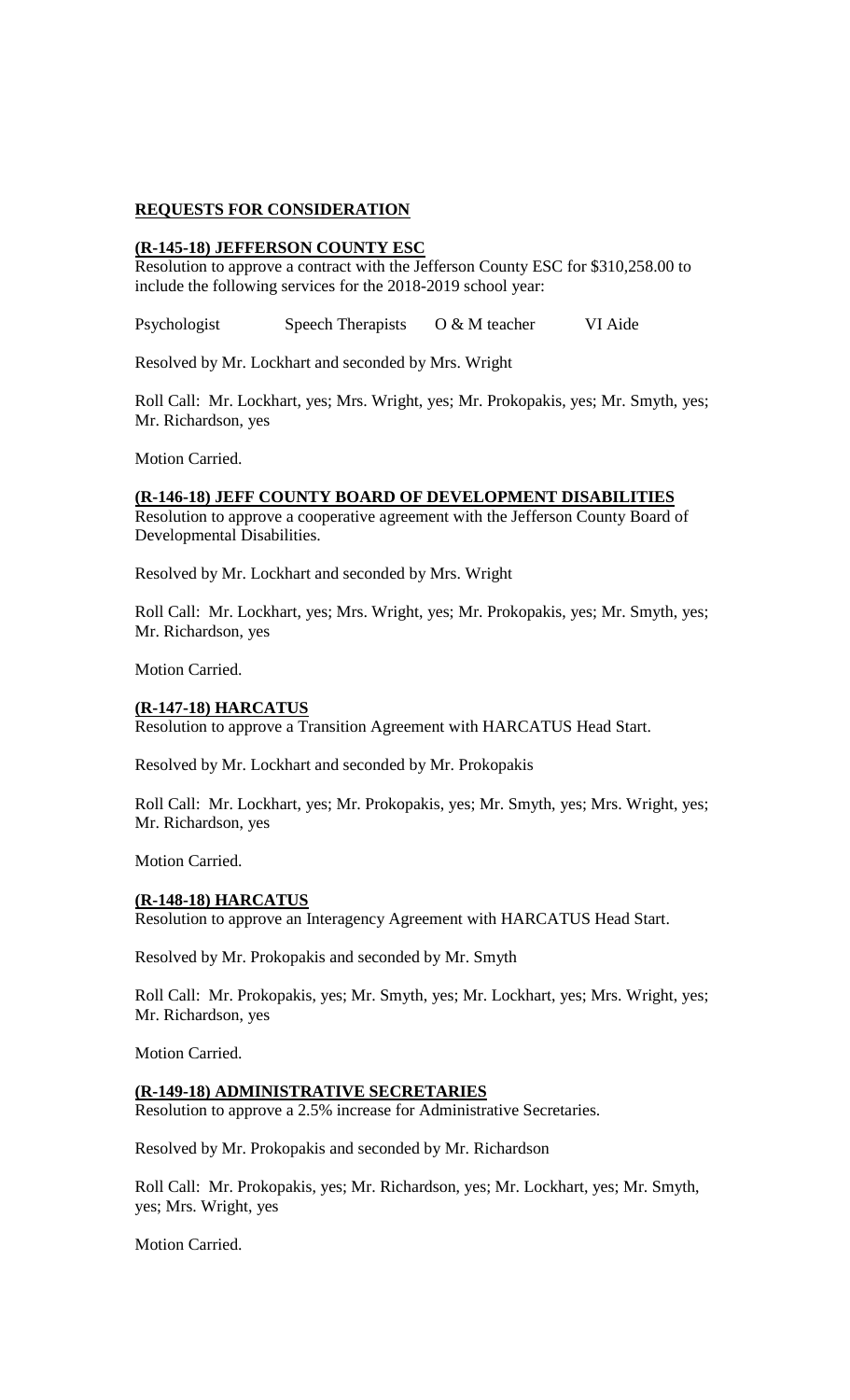### **(R-150-18) LUNCH PRICES**

| Resolution to approve the following cafeteria prices: |                             |
|-------------------------------------------------------|-----------------------------|
| Breakfast:                                            | <b>Free to all students</b> |
| Lunch:                                                |                             |
| Elementary                                            | \$2.75                      |
| Junior & High School                                  | \$3.00                      |
| Adult:                                                |                             |
| <b>Breakfast</b>                                      | \$1.75                      |
| Lunch                                                 | \$4.00                      |
| Milk:                                                 | .50                         |

Resolved by Mr. Smyth and seconded by Mr. Prokopakis

Roll Call: Mr. Smyth, yes; Mr. Prokopakis, yes; Mr. Lockhart, yes; Mrs. Wright, yes; Mr. Richardson, yes

Motion Carried.

#### **(R-151-18) EHS BAND**

Resolution to approve an overnight field trip for the EHS band to go to band camp from July 15 to July 20, 2018 at West Liberty University.

Resolved by Mr. Smyth and seconded by Mr. Lockhart

Roll Call: Mr. Smyth, yes; Mr. Lockhart, yes; Mr. Prokopakis, yes; Mrs. Wright, yes; Mr. Richardson, yes

Motion Carried.

### **(R-152-18) ASSISTANT TECHNOLOGY COORDINATOR**

Resolution to modify the assistant technology coordinator salary from an hourly rate to 34% of the Principal's Daily Rate.

Resolved by Mr. Lockhart and seconded by Mr. Prokopakis

Roll Call: Mr. Lockhart, yes; Mr. Prokopakis, yes; Mr. Smyth, yes; Mrs. Wright, yes; Mr. Richardson, yes

Motion Carried.

#### **(R-153-18) STUDENT HANDBOOK**

Resolution to approve a change to the student handbook to Section 4: Attendance and Student Conduct.

Resolved by Mr. Smyth and seconded by Mr. Lockhart

Roll Call: Mr. Smyth, yes; Mr. Lockhart, yes; Mr. Prokopakis, yes; Mr. Smyth, yes; Mr. Richardson, yes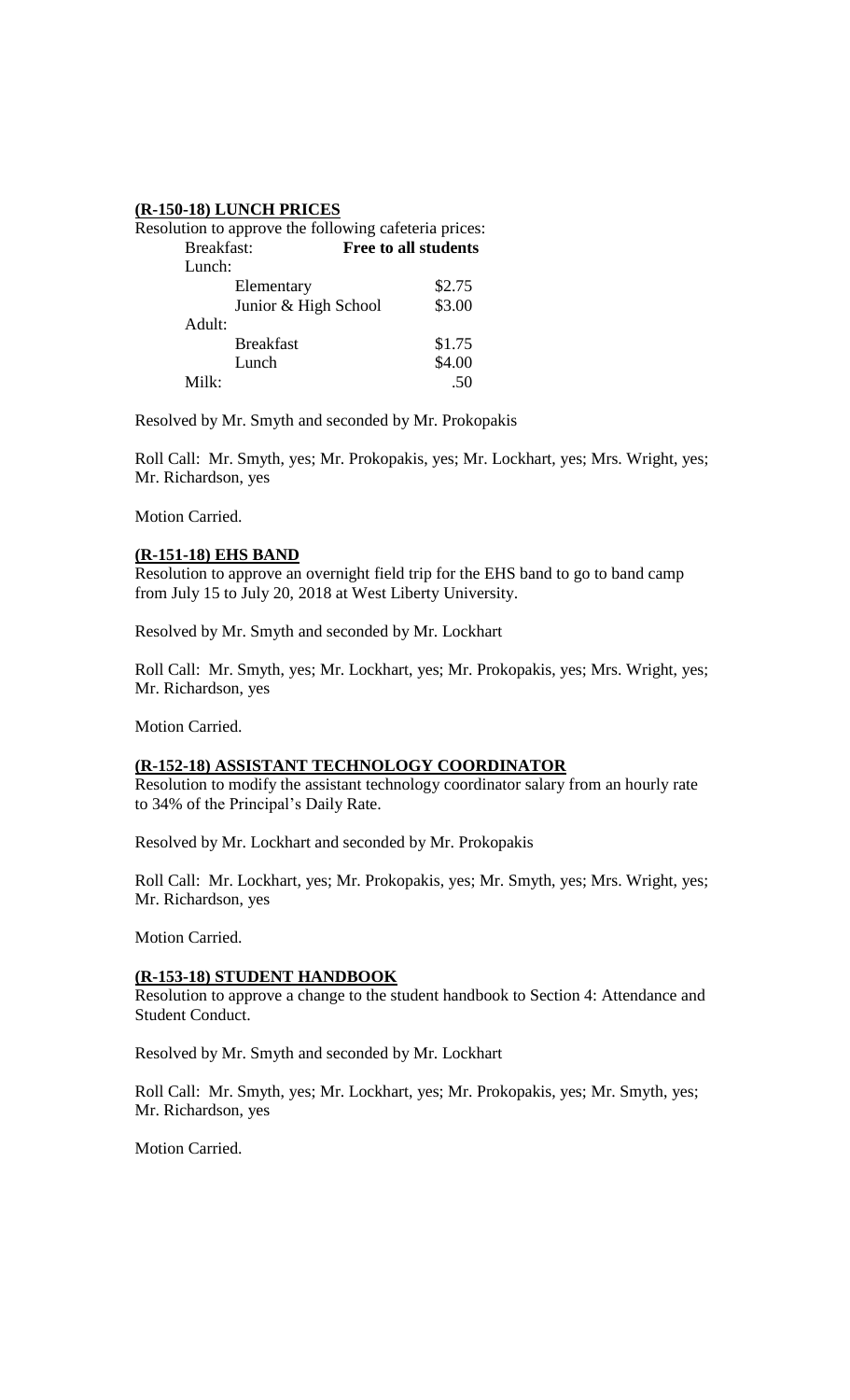### **(R-154-18) ADDITION TO THE AGENDA**

Resolution to add the following to the agenda: 9J Jefferson County Juvenile Detention

Resolved by Mr. Smyth and seconded by Mr. Prokopakis

Roll Call: Mr. Smyth, yes; Mr. Prokopakis, yes; Mr. Lockhart, yes; Mrs. Wright, yes; Mr. Richardson, yes

Motion Carried.

### **(R-155-18) JEFF CTY JUVENILE DETENTION**

Resolution to approve payment to the Jefferson County Juvenile Detention for \$5,500.00 for April and May of 2018.

Resolved by Mr. Smyth and seconded by Mr. Richardson

Roll Call: Mr. Smyth, yes; Mr. Richardson, yes; Mr. Lockhart, yes; Mr. Prokopakis, yes; Mrs. Wright, yes

Motion Carried.

# **TREASURER REPORT**

### **(R-156-18) FINANCIAL REPORTS**

Resolution to approve the following financial reports: Financial Summary \$11,534,504.85 May Expenditures \$ 1,707,291.12 Spending Plan

Resolved by Mr. Smyth and seconded by Mr. Prokopakis

Roll Call: Mr. Smyth, yes; Mr. Prokopakis, yes; Mr. Lockhart, yes; Mrs. Wright, yes; Mr. Richardson, yes.

Motion Carried.

# **(R-157-18) FY18 APPROPRIATIONS**

Resolution to approve the Final FY18 appropriations.

Resolved by Mr. Prokopakis and seconded by Mr. Smyth

Roll Call: Mr. Prokopakis, yes; Mr. Smyth, yes; Mr. Lockhart, yes; Mrs. Wright, yes; Mr. Richardson, yes

Motion Carried.

### **(R-158-18) FY19 APPROPRIATIONS**

Resolution to approve the FY19 appropriations.

Resolved by Mr. Lockhart and seconded by Mr. Prokopakis

Roll Call: Mr. Lockhart, yes; Mr. Prokopakis, yes; Mr. Smyth, yes; Mrs. Wright, yes; Mr. Richardson, yes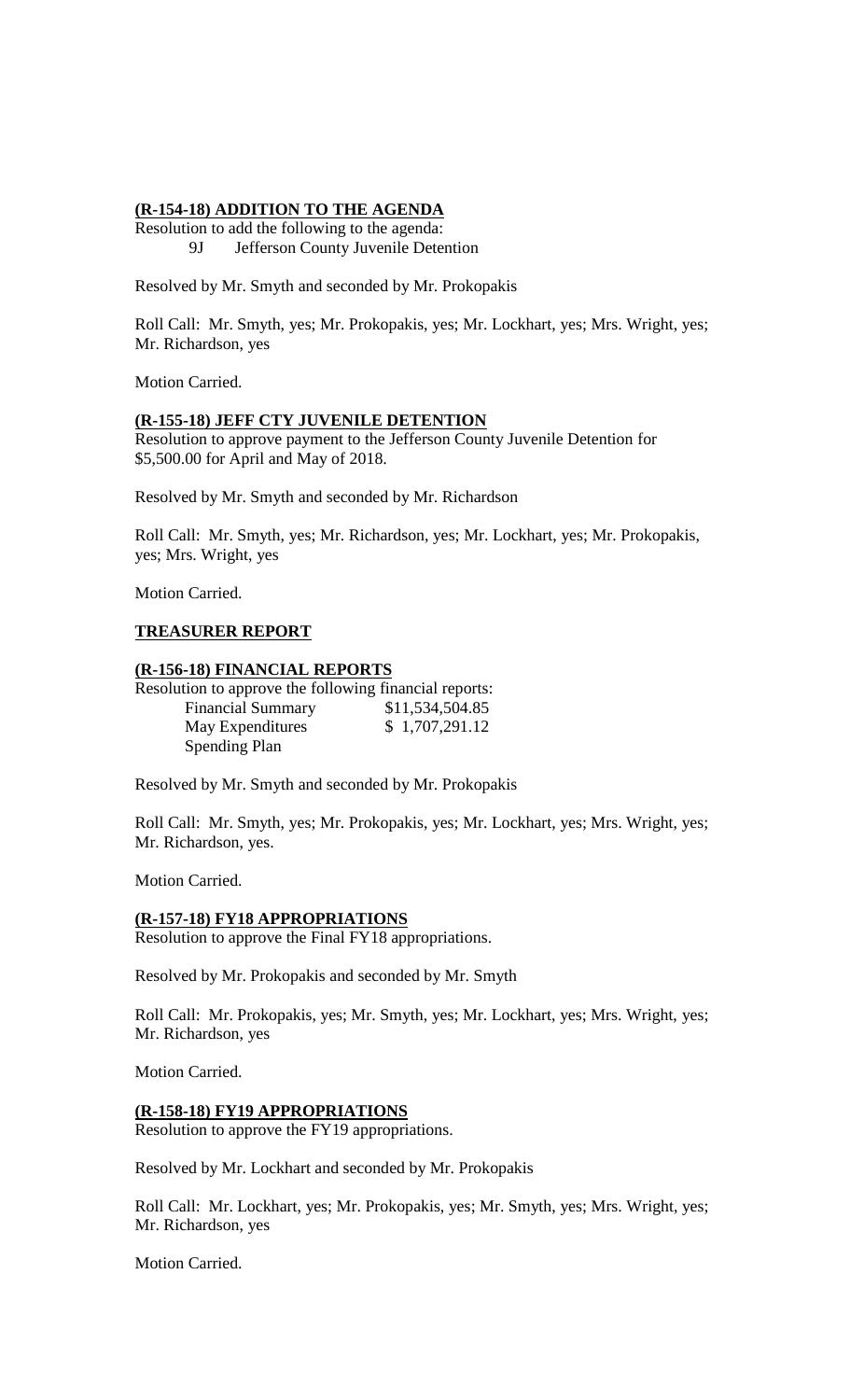### **(R-159-18) OPERATING LEVY**

Approve Resolution Declaring it Necessary to Levy a Renewal Tax in Excess of the Ten-Mill Limitation.

Resolved by Mr. Lockhart and seconded by Mr. Prokopakis

Roll Call: Mr. Lockhart, yes; Mr. Prokopakis, yes; Mr. Smyth, yes; Mrs. Wright, yes; Mr. Richardson, yes

Motion Carried.

### **(R-160-18) HUNGER FOOD ALLIANCE**

Resolution to accept a donation from the Hunger Food Alliance for the summer food program in the amount of \$500.00.

Resolved by Mr. Lockhart and seconded by Mr. Prokopakis

Roll Call: Mr. Lockhart, yes; Mr. Prokopakis, yes; Mr. Smyth, yes; Mrs. Wright, yes; Mr. Richardson, yes

Motion Carried.

# **(R-161-18) RETURN OF ADVANCE**

Resolution to approve the return of advance for \$75,000 from the Cafeteria (006) to the General fund (001).

Resolved by Mr. Prokopakis and seconded by Mr. Smyth

Roll Call: Mr. Prokopakis, yes; Mr. Smyth, yes; Mr. Lockhart, yes; Mrs. Wright, yes; Mr. Richardson, yes

Motion Carried.

# **(R-162-18) FAMILY TALK AND SHARE LIBRARY GRANT**

Resolution to approve the Family Talk and Share Library Grant.

Family Talk & Share Library Grant 019-9718 \$7,000.00.

Resolved by Mr. Smyth and seconded by Mr. Prokopakis,

Roll Call: Mr. Smyth, yes; Mr. Prokopakis, yes; Mr. Lockhart, yes; Mrs. Wright, yes; Mr. Richardson, yes

Motion Carried.

#### **SUPERINTENDENT**

Mr. Beattie gave an update on bus discipline after the new rules were implemented.

Mr. Beattie spoke about the levy fundraiser golf outing.

Mr. Beattie gave an update on the progress of the renovation work at the high school.

Mr. Beattie discussed the college credit plus program and test scores.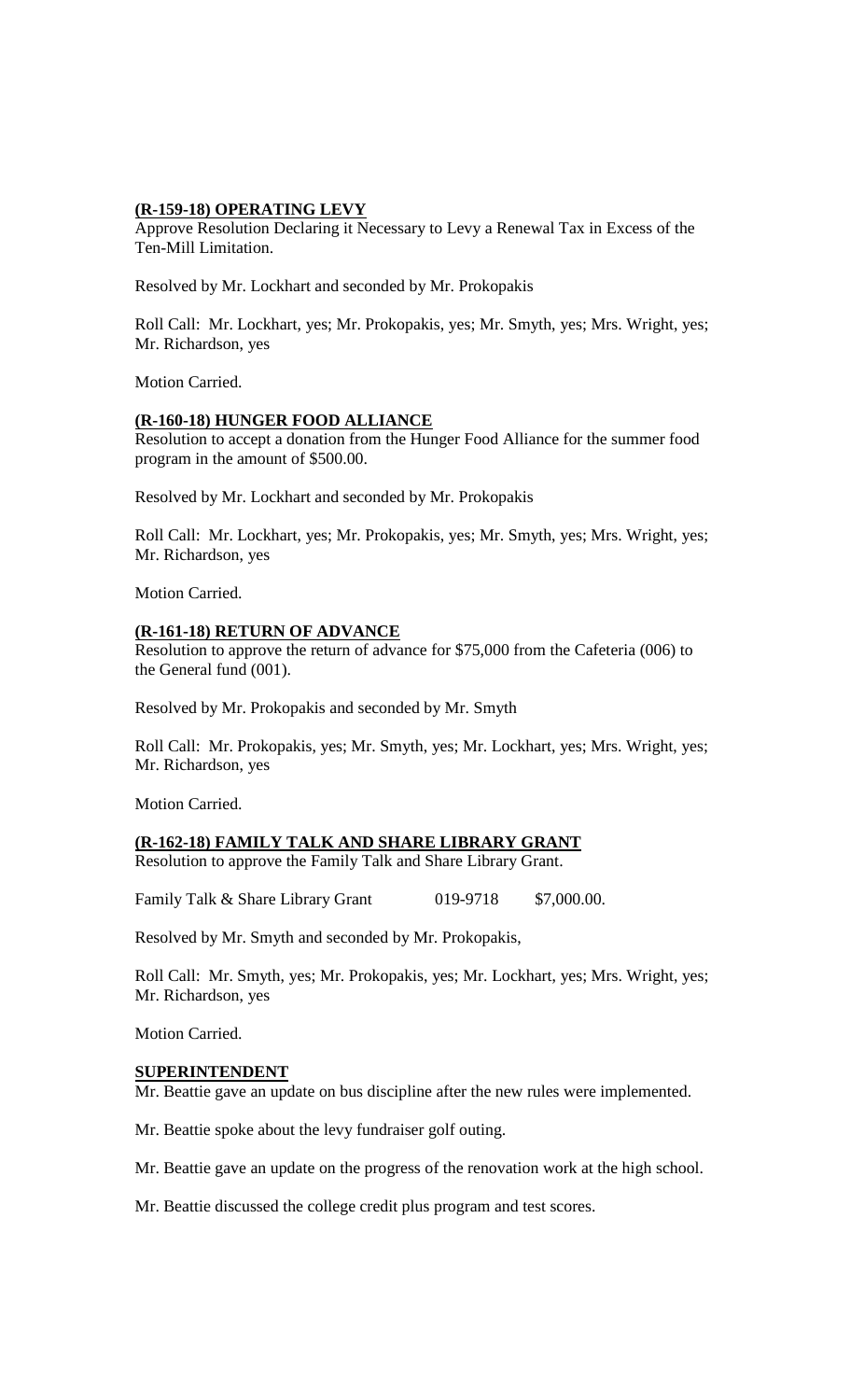### **(R-163-18) EXECUTIVE SESSION**

Resolution to enter into executive session at 8:55 P.M. for the following reasons: #4 To consider the discipline of a public employee or official

#12 To prepare for negotiations or bargaining sessions with public employees concerning their compensation or other terms and conditions of their employment

Resolved by Mr. Lockhart and seconded by Mr. Smyth

Roll Call: Mr. Lockhart, yes; Mr. Smyth, yes; Mr. Prokopakis, yes; Mrs. Wright, yes; Mr. Richardson, yes

Motion Carried.

Board members returned to regular session at 10:37 P.M.

### **(R-164-18) ADJOURNMENT**

Resolution for adjournment at 10:38 P.M.

Resolved by Mr. Prokopakis and seconded by Mr. Lockhart

\_\_\_\_\_\_\_\_\_\_\_\_\_\_\_\_\_\_\_\_\_\_\_\_\_\_\_\_\_\_\_\_\_\_\_\_\_\_\_\_\_\_\_\_\_\_\_\_\_\_\_\_\_

\_\_\_\_\_\_\_\_\_\_\_\_\_\_\_\_\_\_\_\_\_\_\_\_\_\_\_\_\_\_\_\_\_\_\_\_\_\_\_\_\_\_\_\_\_\_\_\_\_\_\_\_\_

Roll Call: Mr. Prokopakis, yes; Mr. Lockhart, yes; Mr. Smyth, yes; Mrs. Wright, yes; Mr. Richardson, yes

Motion Carried.

President, Board of Education

Treasurer, Board of Education